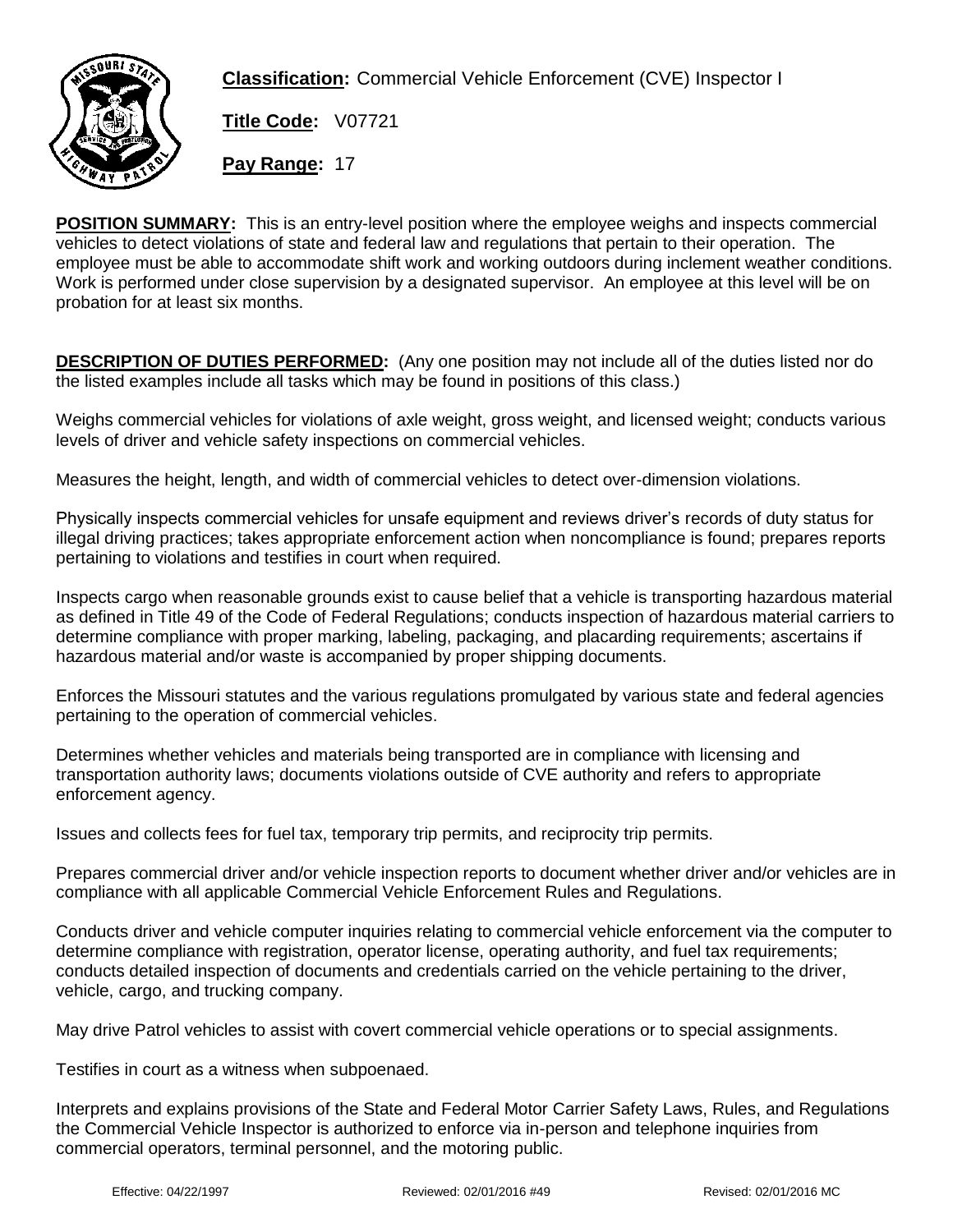# **Classification:** Commercial Vehicle Enforcement (CVE) Inspector I Page 2

Keeps informed of changes in statues, department regulations and commercial vehicle regulations of other regulatory agencies that affect enforcement operations by studying and reviewing department directives, training materials, periodicals, etc.

Maintains and cleans assigned equipment (including scale maintenance) in appropriate condition; arranges for repairs when malfunctions occur.

Performs building and grounds maintenance (e.g., mows lawn, mops floor, paints trim, removes trash, etc.) as necessary to keep a professional appearance of the inspection facilities.

Performs job-related travel, as needed.

Performs other related work as assigned.

#### **REQUIRED KNOWLEDGE, SKILLS, AND ABILITIES:** Ability to comprehend state and federal laws governing commercial vehicles.

Ability to comprehend hazardous/radioactive materials as they pertain to Commercial Vehicle Enforcement, and exercise the proper safety procedures in dealing with same.

Working knowledge and practice of the safety procedures involved in administering first aid, and dealing with body fluid and/or blood-borne pathogens.

Ability to accommodate shift work.

Ability to work outdoors in inclement weather.

Ability to utilize problem-solving skills, exercise judgment, make decisions, and assemble information in report form.

Ability to conduct various levels of driver and vehicle safety inspections and post-accident analysis on commercial vehicles to ensure compliance with state and federal laws and regulations.

Ability to deal with a variety of individuals (in potentially hostile situations) with firmness, tact and impartiality necessary to enforce commercial vehicle laws and regulations.

Ability to detect unsafe equipment on vehicles and to take the appropriate corrective action.

Ability to operate equipment necessary for the completion of job duties (e.g., weigh scales, measuring devices, creeper, communications equipment, computer terminal, telephone, fax machine, calculator, etc.).

Ability to assist with the set up and operation of portable scales in order to properly weigh commercial vehicles.

Ability to utilize problem-solving skills, exercise judgment, make decisions, and assemble information in report form.

Ability to testify in court and defend findings of fact.

Ability to operate a Patrol vehicle in accordance with Missouri State Highway Patrol policy and State of Missouri Statutes.

Ability to position self and equipment necessary to inspect commercial vehicles.